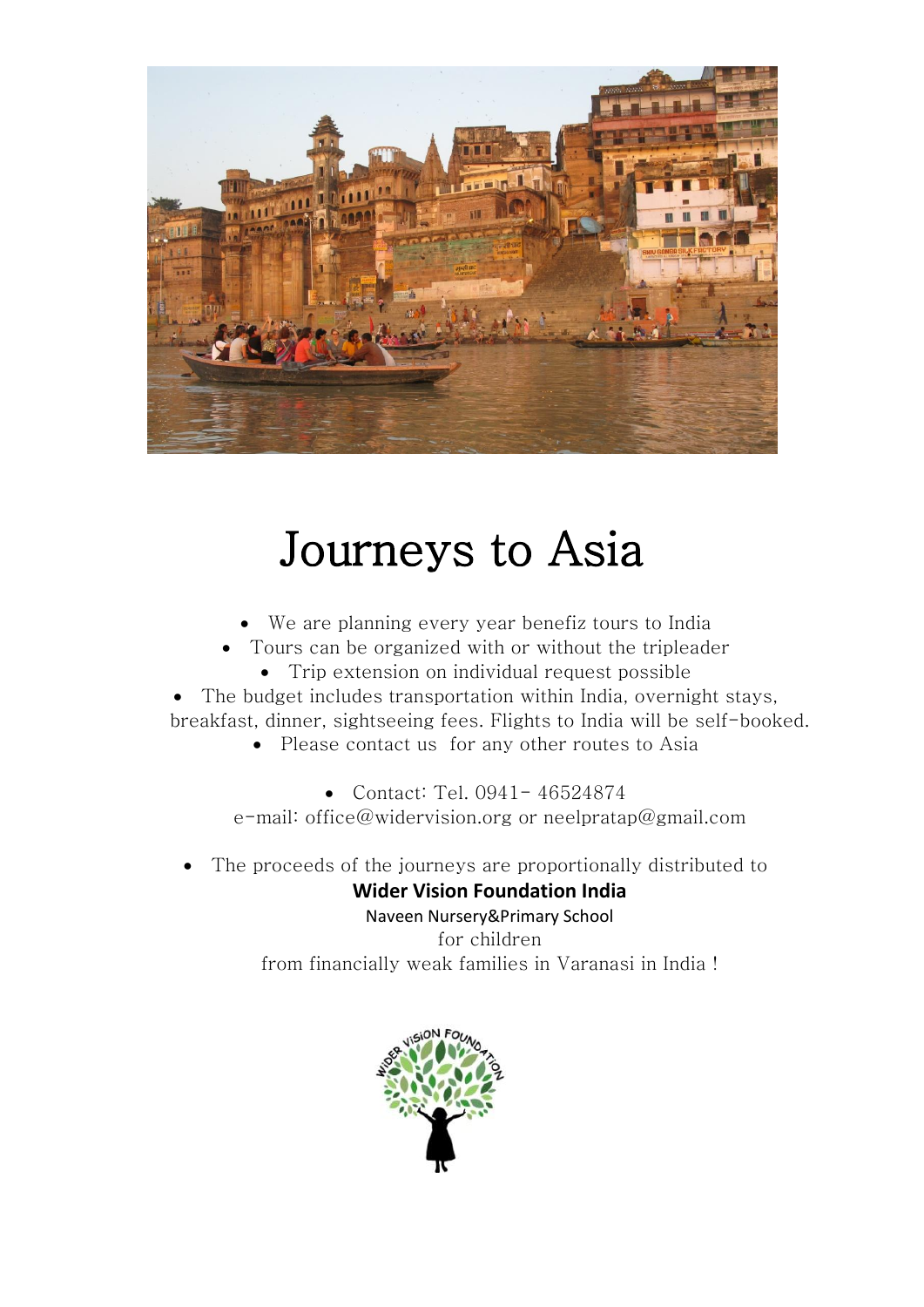**Please note: the here mentioned routes and dates can be changed on request**



**Journey suggestion (Plan 1):**

**Tour: Delhi – Rajasthan – Agra – Varanasi – Bodh Gaya Days in India: suggested 10-12 Time: during Easter time (or any other suitable time)**

- Day 0: departure from Germany
- Day 1: arrival in Delhi overnight stay
- Day 2: visit to various religious and historical sites in Delhi
- Day 3: drive to Jaipur (Rajasthan) by minibus /cars sightseeing in Jaipur and overnight stay
- Day 4: drive to village camp in Rajasthan and village visit overnight camp
- Day 5: drive to Agra stopping and visiting various places on the way overnight stay in Agra
- Day 6: early morning visit of the Taj Mahal drive to Delhi to catch an overnight train to Varanasi
- Day 7: arriving at Varanasi sightseeing & overnight stay
- Day 8: visiting Buddhist and Hindu sites and Naveen Nursery School. a welcome dinner at the Naveen Nursery School premises.
- Day 9: drive to Bodhgaya sightseeing & overnight stay
- Day 10: visit to the Buddhist sites
- Day 11: drive to Varanasi flight to Delhi overnight in Delhi
- Day 12: departure from Delhi to Germany arriving same day in Germany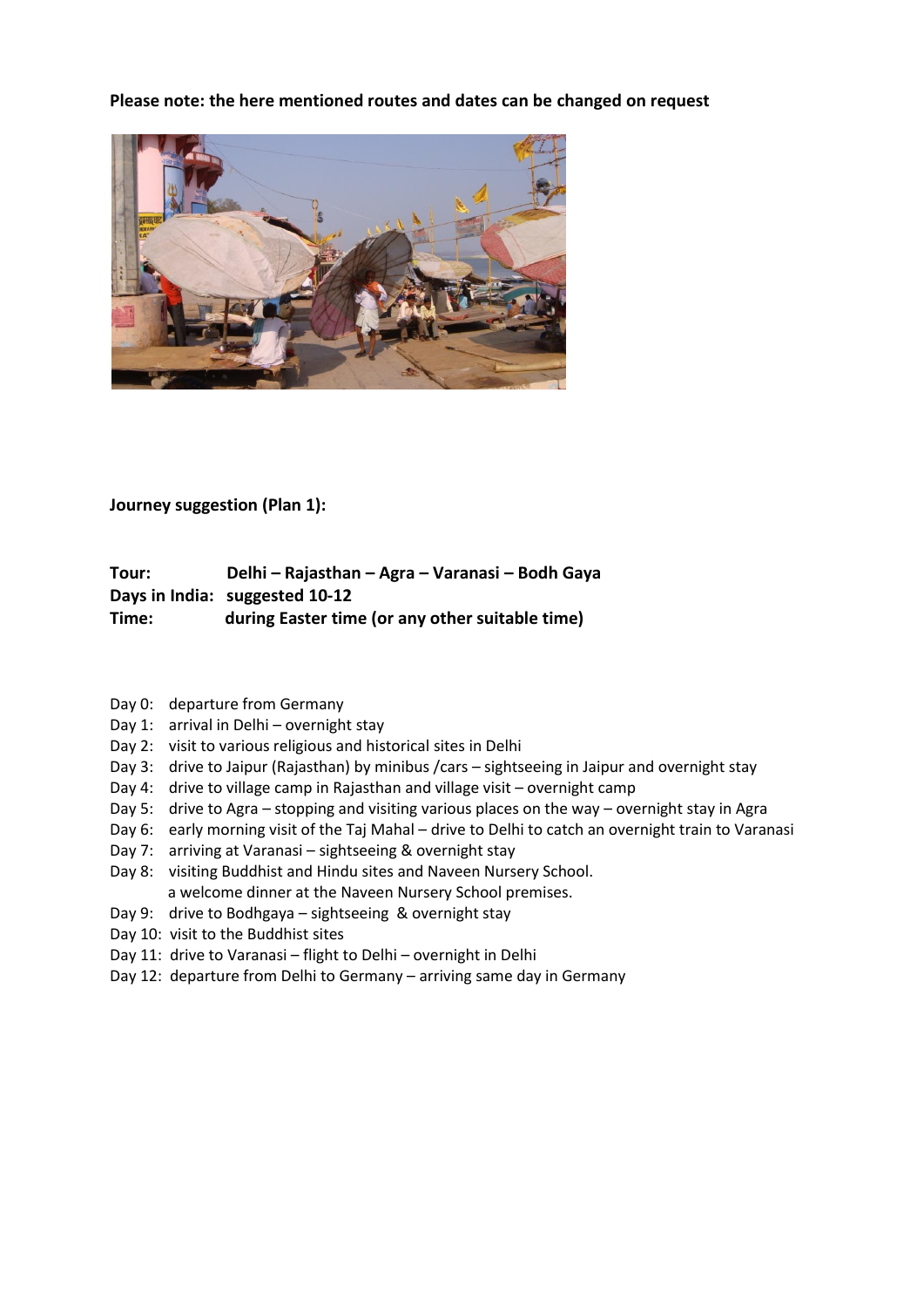

**Journey suggestion (Plan 2):**

## **Tour: Delhi – Ladhak – Delhi (extreme north Indian Himalayan region) Days in India: suggested 18**

- **Time: July - September**
- Day 0: departure from Germany
- Day 1: arrival in Delhi overnight stay
- Day 2: visit to various religious and historical sites in Delhi overnight stay
- Day 3: early morning train to Chandigarh (Punjab) drive to Manali (hill station) by minibus/cars – overnight stay
- Day 4: in Manali on one's own to explore, relax and acclimatize oneselves
- Day 5: drive starts to Leh (main city of Ladhak) overnight stay on the way in hotel
- Day 6: drive further and overnight in tents
- Day 8: drive and arrival in Leh
- Day 9: in Leh visiting places in Leh
- Day 10: in Leh
- Day 11: one more day in Leh
- Day 12: drive by cars to Nubra Valley overnight stay
- Day 13: in Nubra Valley
- Day 14: drive back to Leh
- Day 15: flight to Delhi train to Varanasi overnight in train
- Day 16: in Varanasi sightseeing of Hindu and Buddhist sites visit and welcome dinner at Naveen School
- Day 17: in Varanasi flight back to Delhi overnight at Delhi
- Day 18: flight from Delhi to Germany arriving same day in Germany

**p.s.:** this trip can be shortened to 14 days if needed by not including Varanasi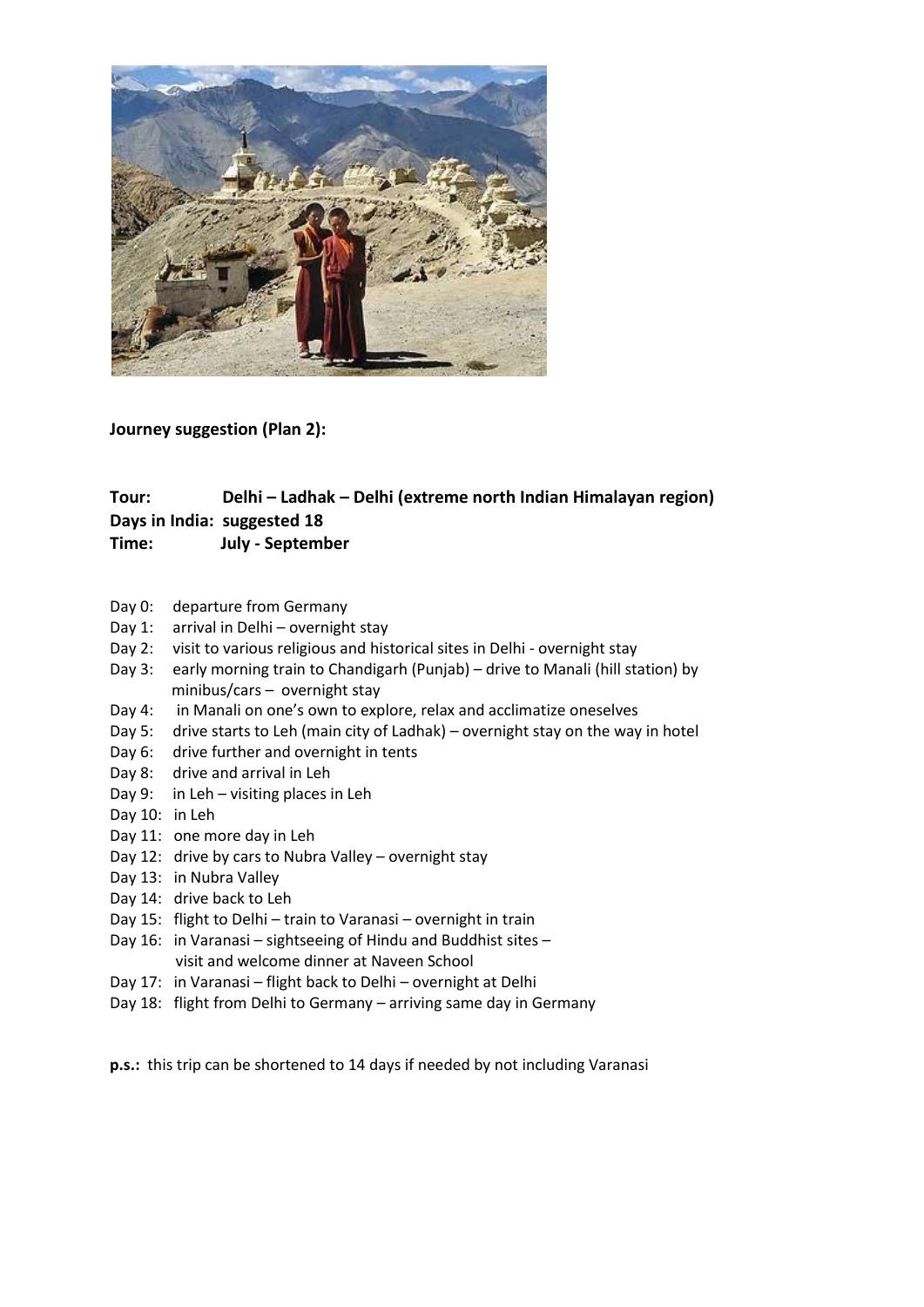

**Journey suggestion (Plan 3):**

## **Tour: Delhi – Amritsar – Dharamshala –Agra - Village – Delhi Days in India: 12 Time: any month possible, besides monsoon time from July and August**

- Day 0: departure from Germany
- Day 1: arrival in Delhi overnight stay
- Day 2: visit to various religious and historical sites in Delhi
- Day 3: flight to Amritsar (in Punjab), main center of Sikhs sightseeing & overnight stay
- Day 4: in Amritsar sightseeing (Golden Temple etc) drive to Pakistan border to see the closing ceremony
- Day 5: drive to Dharamshala overnight stay in Dharamshala
- Day 6: in Dharamshala / McLoyedganj
- Day 7: in Dharamshala / McLoyedganj
- Day 8: in Dharamshala / McLoyedganj (duration of stay can be prolonged if wanted)
- Day 9: drive to Delhi overnight stay
- Day 10: drive to Agra and Taj Mahal visit of a nearby village overnight in camp
- Day 11: drive back to Delhi overnight stay
- Day 12: departure from Delhi to Germany arriving same day in Germany